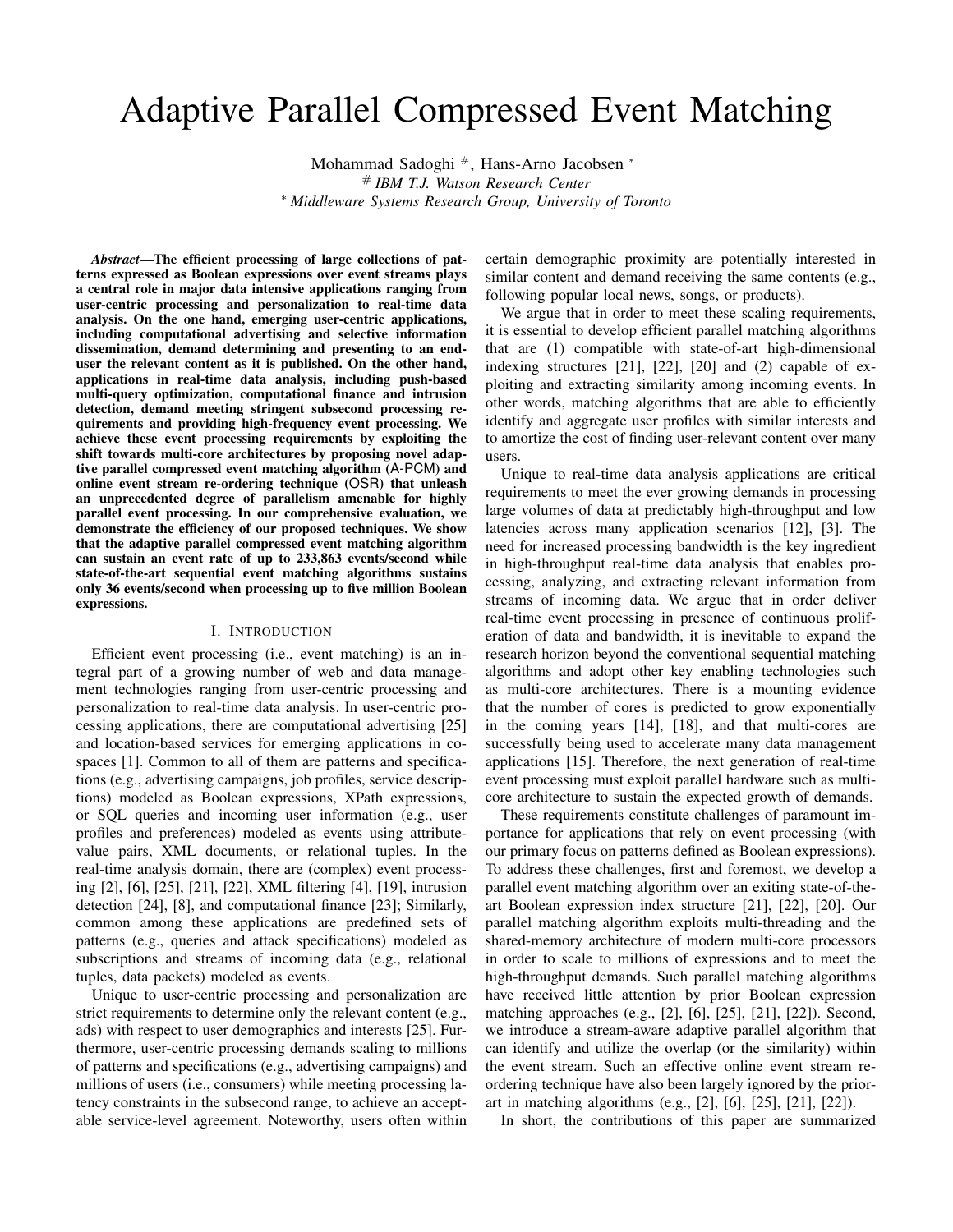as follows (i) A novel Parallel Compressed event Matching (PCM) algorithm over a bitmap-based event encoding detailed in Section V; (ii) an efficient Online Stream Re-ordering (OSR) technique presented in Section VI; (iii) an Adaptive Parallel Compressed event Matching (A-PCM) algorithm that adaptively chooses between matching over compressed or uncompressed events depending on stream similarity discussed in Section VI; and (iv) a comprehensive experimental evaluations that establishes the effectiveness of our approach in Section VII.

In what follows, we use the terms "event stream" and "stream" interchangeability. Furthermore, we formulate our "event processing" or "event matching" problem using the well-known publish/subscribe (pub/sub) matching problem [2], [6], [25], [7], [21], [22] described in Section II.

# II. EXPRESSION LANGUAGE AND DATA MODEL

In our pub/sub matching model, the input is a set of subscriptions (a conjunction of Boolean predicates) and an event (an assignment of a value to each attribute), and the output is a subset of subscriptions satisfied by the event. In fact, we also model our events as Boolean expression to enable a more powerful event language.

In short, we define a Boolean expression as a conjunction of Boolean predicates. A predicate is a triple, consisting of an attribute uniquely representing a dimension in  $n$ dimensional space, an operator, and a set of values, denoted by  $P^{\text{attr}, \text{opt}, \text{val}}(x)$ , or more concisely as  $P(x)$ . A predicate either accepts or rejects an input x such that  $P^{\text{attr},\text{opt},\text{val}}(x)$ :  $x \longrightarrow \{\texttt{True}, \texttt{False}\}, \text{ where } x \in \texttt{Dom}(P^{\texttt{attr}}) \text{ and } P^{\texttt{attr}} \text{ is }$ the predicate's attribute. Formally, a Boolean expression be is defined over an *n*-dimensional<sup>1</sup> space as follows:

$$
\{P_1^{\text{attr},\text{opt},\text{val}}(x) \land \cdots \land P_k^{\text{attr},\text{opt},\text{val}}(x)\},
$$
  
where  $k \le n$ ;  $i, j \le k$ ,  $P_i^{\text{attr}} = P_j^{\text{attr}}$  iff  $i = j$ .

We support an expressive set of operators for the most common data types: Relational operators ( $\lt$ ,  $\leq$ ,  $=$ ,  $\neq$ ,  $\geq$ ,  $>$ ), set operators ( $\in$ ,  $\notin$ ), and the SQL BETWEEN operator.

The expressiveness of our subscription and event language enables supporting a wide range of matching semantics. In this paper, we focus primarily on the classical pub/sub matching problem: *Given an event*  $\epsilon$  *and a set of subscriptions*  $\Sigma$ *, find all subscriptions*  $\sigma_i \in \Sigma$  *satisfied by*  $\epsilon$ . We refer to this problem as *stabbing subscription*  $\text{SQ}(\epsilon)$  given by:

$$
\begin{aligned} \mathrm{SQ}(\epsilon) = \{ \sigma_i | \; \forall P_q^{\mathrm{attr}, \mathrm{opt}, \mathrm{val}}(x) \in \sigma_i, \; \exists P_o^{\mathrm{attr}, \mathrm{opt}, \mathrm{val}}(x) \in \epsilon, \\ P_q^{\mathrm{attr}} = P_o^{\mathrm{attr}}, \exists x \in \mathrm{Dom}(P_q^{\mathrm{attr}}), \; P_q(x) \wedge P_o(x) \} \end{aligned}
$$

#### III. BOOLEAN EXPRESSION INDEXING

We provide an overview of BE-Tree before presenting our proposed adaptive parallel compressed matching (A-PCM) and online stream re-ordering (OSR) algorithms.

BE-Tree is a an index structure for indexing a large collection of Boolean expressions (i.e., subscriptions) and for efficiently retrieving the most relevant matching expressions



Fig. 1. An overview of BE-Tree data structure.

given a stream of incoming events [21], [20]. In general, BE-Tree is an  $n$ -ary tree structure in which a leaf node contains the actual data (Boolean expressions) and an internal node contains partial information about data (e.g., an attribute and a range of values) in its descendant leaf nodes. The tree consists of three classes of nodes: A  $p$ -node (partition node) for storing the partitioning information, i.e., an attribute. A c-node (cluster node) for storing the clustering information, i.e., a range of values. And an l-node (leaf node), being at the lowest level of the tree, for storing the actual data. Moreover,  $p$ -nodes and c-nodes are logically organized in a special directory structure for fast tree traversal and search space pruning. The overall tree structure is depicted in Figure 1.

#### IV. BITMAP EVENT ENCODING

In this section, we focus on an execution model that exploits opportunities to further accelerate the matching algorithm computation that relies on a bitmap-based event encoding [20]. The main advantage of the bitmap-based technique is to ensure exactly-once evaluation of every distinct predicate. At a highlevel, this technique exploits predicate inter-relationships (i.e., predicate covering) and guarantees exactly-once evaluation of distinct predicates. At a low-level, it minimizes the memory footprint through an efficient bitmap representation that also speeds up the computation using low-level bitwise operations to preserve cache locality.

One of the matching algorithm properties, in addition to search space pruning, is minimizing the true candidate computations, i.e., the evaluation (and the encounter) of common predicates exactly once. The scope of this objective is generalized by also ensuring that each distinct predicate is always evaluated exactly once. Conceptually, in this paradigm, as the matching algorithm examines an incoming event, an efficient structure is maintained (with respect to both time and space) to store the evaluation result (True or False) of each distinct predicate in the subscription workload. This structure is represented as a bit-array, in which each bit indicates whether or not a distinct predicate has been evaluated to True (or False). Exploiting a bit-array not only provides fast read/write access to predicate evaluation results, but also its compact encoding could potentially be resident entirely in the cache of a modern processor, which significantly reduces the number of cache-misses.

Therefore, the *bitmap-based event encoding*, pushes the limit of matching algorithms' standard predicate evaluation by also enabling exactly-once evaluation and incorporating the predicate inter-relationships (e.g., predicate covering) through precomputation and storing of predicate coverings, which is achieved partly due to the exploitation of the discrete and

<sup>1</sup>Without loss of generality, we assume each dimension has a domain cardinality of size N.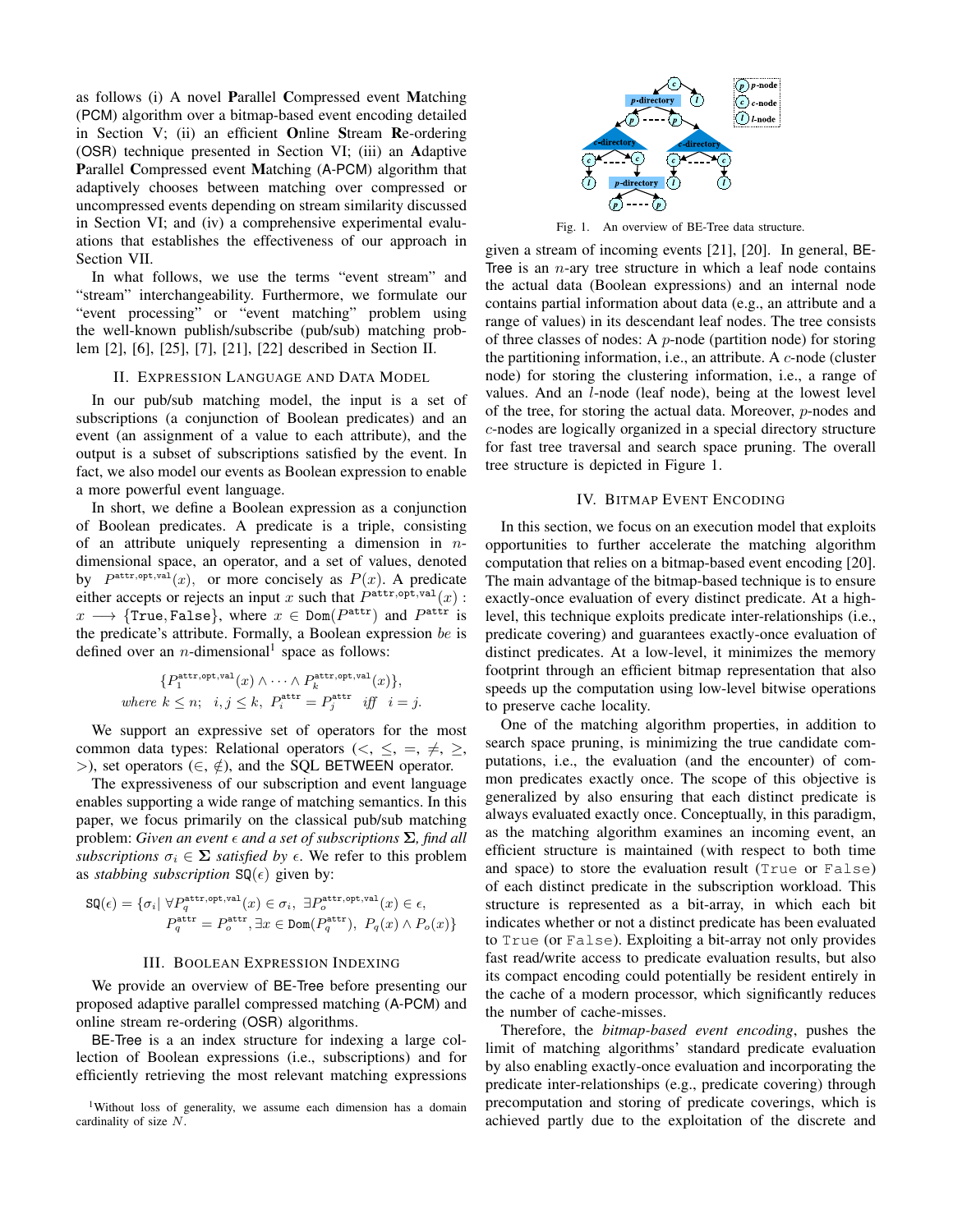

finite domain properties. The bitmap structure is over the set of all distinct predicates such that for any given attributevalue pair, i.e., the equality predicate  $P^{\text{attr},=,\text{value}}$ , all distinct predicates that are relevant for  $P$  are precomputed and stored in the bitmap. Therefore, instead of individually evaluating every relevant distinct predicate for a given event's equality predicate, the evaluation results are precomputed for every possible distinct predicate that is affected by any given event's predicate. The set of affected predicates by the equality predicate P, denoted by  $\Psi^P$ , is defined as follows

$$
\Psi^{P} = \{ P_i | \forall P_i^{\text{attr}, \text{opt}, \text{val}}(x) \in \Psi,
$$
  

$$
P^{\text{attr}} = P_i^{\text{attr}}, \exists x \in \text{Dom}(P^{\text{attr}}) \},
$$

where  $\Psi$  is the set of all distinct predicates.

Consequently, the set of all distinct predicates that are not affected by P are given by  $\overline{\Psi}^P = \Psi - \Psi^P$ . The bitmap is constructed by determining the sets  $\Psi^P$  and  $\overline{\Psi^P}$  for each P, i.e.,  $P$  is formed by enumerating over the discrete values of each attribute (a dimension in the space) in order to construct an equality predicate P. Next, each predicate is evaluated in  $\Psi^P$  for a given P and stored as the result in the bitmap. Also, the set  $\overline{\Psi^P}$  is automatically filled with zeros because none of the predicates in the set  $\overline{\Psi^P}$  are affected by P. The overall structure of the bitmap and its organization of  $\Psi^P$  and  $\overline{\Psi^P}$  are illustrated in Figure 2.

The most striking feature of the bitmap structure is its highly sparse matrix structure because the set of bits represented by  $\Psi^P$  are all zero, and given the high-dimensionality of our problem space, the bitmap is space-efficient because  $|\Psi^P| \ll$  $|\overline{\Psi^P}|$ . In particular, if the corresponding bits are re-ordered by clustering  $\Psi^P$  and  $\overline{\Psi^P}$  (as shown in Figure 2), an effective space-reduction can be achieved for the bitmap structure. The bitmap space saving ratio  $\frac{|\Psi|^p}{|\Psi|^p}$ , through reordering of the bits in the bitmap, is directly proportional to the number of attributes  $l$  if the predicates are sorted based on their attributes and given by

$$
l \propto \frac{|\overline{\Psi^P}|}{|\Psi^P|}.
$$

This ratio is further influenced by the distribution of predicates over each attribute. For instance, for certain domain values *value* over attribute *attr*, there may be no predicate such that the value falls in any predicate's range of values; thereby, implying that the set  $\Psi^{P^{\text{attr},=,x}}$  consists of only zero



Fig. 3. Convex vs. non-convex minimum bounding area

bits. Such a distribution of predicates results in further space reduction because neither  $\Psi^{P^{\text{attr},=,x}}$  nor  $\Psi^{P^{\text{attr},=,x}}$  need to be stored explicitly in the bitmap. This reduction in space also improves, as a byproduct, the bitwise operations during the matching process. In addition, there are potential research opportunities to develop more effective bit reordering techniques (i.e., a predicate topological sort order) to further improve the space saving ratio. In general, the minimum number of predicates that must be maintained for each P (a lower-bound on size of the set  $\Psi^P$ ) are those distinct predicates that are satisfied by P. This minimum set is defined as follows:

$$
\Psi_{\min}^P = \{ P_i | \forall P_i^{\text{attr}, \text{opt}, \text{val}}(x) \in \Psi, P^{\text{attr}} =
$$
  

$$
P_i^{\text{attr}}, \exists x \in \text{Dom}(P^{\text{attr}}), \ P(x) \wedge P_i(x) \},
$$

During the matching process, upon arrival of a new event  $e$ , the precomputed bitmap index is utilized to efficiently compute all distinct predicates that are satisfied by the incoming event. This is carried out by a bit-wise OR-operation of relevant rows in the bitmap index in order to fully construct the *Result Bit-array*: A bit-array in which each bit corresponds to a distinct predicate, where a bit with value 1 signifies that the corresponding predicate is True, otherwise False. The Result Bit-array is constructed as follows:

Result Bit-array = 
$$
\bigcup_{P_i \in e} {\{\Psi^{P_i}, \overline{\Psi^{P_i}}\}},
$$

where no actual operation is required to account for  $\Psi^{P_i}$ sets.

The Result Bit-array, namely, the *bitmap-based event encoding*, can entirely fit in the cache as long as the subscription workload contains only on the order of a few million of distinct predicates appears the active and hot set, for which only a few mega bytes of cache is sufficient<sup>2</sup>. However, the potential source of cache misses is not limited to Result Bitarray accesses, in fact, another internal data structure that generates cache misses (in addition, to general pointer chasing of any tree structure) is the representation Boolean expressions (subscriptions).

In the bitmap-based evaluation, since each subscription requires only to keep an array of references to Result Bit-array, it is feasible to store all subscriptions in a as cache-conscious blocks of 2-dimensional arrays of references. Moreover, clusters of subscriptions could be summarized using *2-dimensional subscription representation* and be fitted in the processor cache; thus, substantially reducing the number of cache misses during subscription evaluations in order to improve the overall matching time.

The bitmap maintenance, the removal of predicates, is done by marking predicates as pseudo deleted and a background process periodically re-claims the space. However, adding new

<sup>&</sup>lt;sup>2</sup>The processor used in our experiment has two shared-cache blocks of size 6144KB.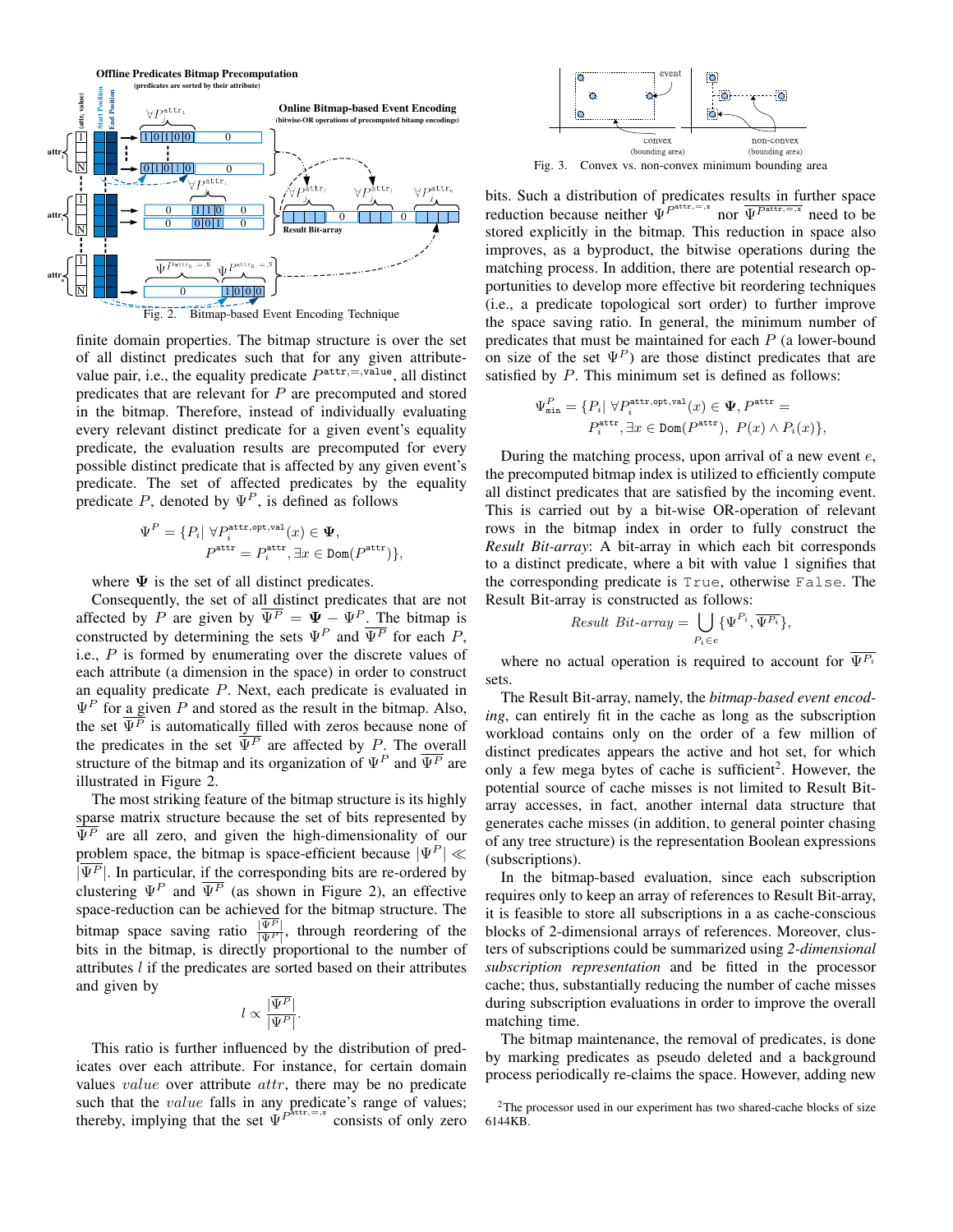distinct predicates<sup>3</sup> is handled by storing them in an overflowbitmap data structure, which is periodically merged with the main bitmap. Notably during the merge process, the matching can continue by combination of using the old bitmap and/or simply re-evaluating each predicate on-the-fly as needed.

# V. MATCHING ON COMPRESSED EVENTS

By exploiting the bitmap-based encoding from Section IV, we develop a parallel matching algorithm (PCM) that carries out subscription matching in parallel over compressed events. The compressed events are created by coalescing multiple bitmap-based event encodings into one. Our event compression technique, unlike convex-shaped minimum bounding area techniques, prevalent in the database multi-dimensional indexing literature [10], geometrically represents many events using a non-convex minimum bounding area that avoids including in the bounding area any empty space, i.e., dead space, as shown in Figure 3. Inclusion of dead space results in increased chance of false candidates.<sup>4</sup>

#### *A. Parallel Compressed Matching*

In a sequential processing setting, as an event arrives, we first compute a bitmap-based encoding of the event, then we use the bitmap encoding for traversing a tree-based index structure (e.g., traversing BE-Tree) and finding the match results. This process is illustrated in Figure 4.

In a parallel processing setting with compression, as part of our PCM algorithm, we leverage the bitmap-based encoding to provide an effective compression algorithm that coalesces a set of incoming events into a single representation, namely, a *compressed event*, and subsequently traverse the index solely using this compressed event. Not only does the compressed event inherit all desired properties of the bitmap-based encoding such as cache-consciousness and exactly-once predicate evaluation, but it also geometrically represent a set of events as a non-convex minimum bounding area with no dead space, an effective way for reducing false candidates.

The efficient construction of a compressed event is achieved by bitwise-OR operations over the bitmap-based encoding of a set of events. The compressed event is then used to index traversal once for all compressed events and identify all leaf nodes with potential matching subscriptions. In the final stage of PCM, we determine for each event the actual matched subscriptions using the individual bitmap-based encoding for each event. The five stages of the PCM algorithm for matching over compressed events is depicted in Figure 5.

Notably, the PCM algorithm can essentially solve the matching problem for a set of events with a single index traversal and with a single pass over all relevant leaf nodes. Thus, our approach amortizes memory accesses and matching cost over a set of events exhibiting a substantial improvement in matching throughput (and arguably in matching latency).

The PCM algorithm is also amenable to a high degree of parallelization. In particular, Stage 1 of our algorithm (as shown in Figure 5) can be implemented using  $n$  threads for  $n$  events



Fig. 4. Overview of Matching Algorithm using Bitmap-based Encoding

such that each thread is responsible to compute the bitmapbased encoding for each event. Similarly, Stage 2 coalesces the bitmap encoding of  $n$  events into a single compressed event, which again can be done in parallel if the bitwise-OR computation is horizontally partitioned across  $n$  threads. Let the size of the bitmap encoding be given by  $length(bitmap)$ bits, then the bitmap-based encoding is horizontally partitioned into chunks such that each thread is assigned one chunk, and a chunk is lenght $(bitmap)/n$  number of consecutive bits (Stage 3). Furthermore, the chunk size is adjusted to be a multiple of a cache-line size in order to avoid *false sharing*, i.e., false sharing occurs when in a shared-memory multi-threaded program, threads' local objects fall within the same cache-line, thereby unnecessaryly triggering a cache-coherency protocol. False sharing is known to substantially reduce the overall performance of multi-threaded applications [16].

The resulting compressed bitmap encoding of all events (the compressed event) is then passed onto to the index structure (Stage 4). During the matching process (within a single event) all matching candidate subscriptions for the compressed event are collected and returned. Finally, in Stage 5 of the PCM algorithm, for each returned set of subscriptions, every subscription residing is matched individually for each event (using its pre-calculated bitmap encoding in Stage 1). Therefore, at this point, all the matching subscriptions can be determined exactly for each event. In addition, each event can carry out the final check within a single thread. Most importantly, all parallelized stages of our PCM algorithm are independent within each stage and require no coordination, which again improves running time considerably. In addition, only limited overall coordination and no data consistency is required across threads. In fact, the only coordination requirement is the *inorder processing of stages*: Each thread in a stage must wait until all running threads have completed before proceeding to the next stage.

Lastly, it is important to note when matching with compressed events using the bitmap-based encoding (Stages 4-5), that all predicate evaluations including predicates associated with index internal predicates (e.g., predicate for describing an index node), are translated into direct lookup in the *Result Bit-array*. As a result, eliminating the need for re-evaluating any predicates for any of the compressed events. The predicate evaluation of the PCM algorithm when applied to BE-Tree is demonstrated in Figure 6.

## *B. Traversal Unrolling*

The first PCM algorithm optimization is the dynamic loop unrolling (i.e., loop unwinding) for index traversal. In the base PCM algorithm, the tree is traversed recursively (resulting in a depth-first search), which continuously switches between leaf node scanning (and parallel matching) and traversing the remainder of the tree. This constant switching introduces

<sup>&</sup>lt;sup>3</sup>Note that adding new predicates covered by existing predicates is trivial. <sup>4</sup>*False candidates* are subscriptions that are not identified falsely as potential

matches and must be filtered.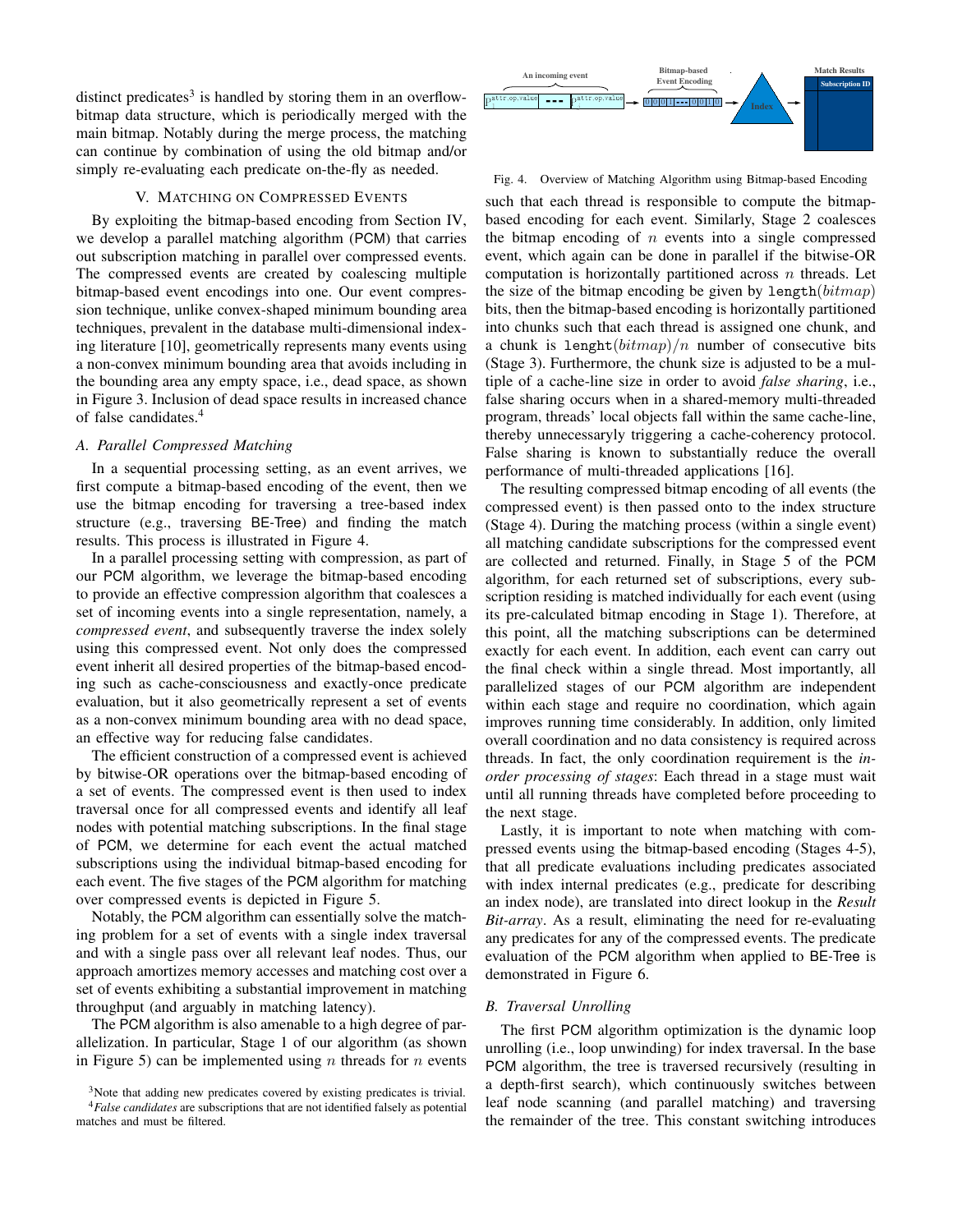

Fig. 5. Overview of PCM Algorithm

additional overhead every time leaf node scanning is initiated: (1) events-to-thread assignment, (2) threads-to-processor or threads-to-core assignment, and (3) thread creation and destruction depending on the thread implementation.<sup>5</sup>

As discussed previously, although in theory, every thread is run independently of other threads, the re-assignment, that occurs after every leaf node scanning, may reshuffle threads and core assignments causing false sharing. For example, each thread keeps track of a number (and actual) of matches for each event and the thread's local variables are brought into non-shared L1 cache of the core that is running the thread. Now suppose, when the first leaf node is examined, the event  $e_i$  is assigned to the thread  $t_j$  running on the core  $c_k$ , but upon a subsequent assignment, suppose that the thread assignment is re-shuffled such that  $t_j$  is now assigned to  $c_{k+1}$  and  $t_j$ continues to be responsible for the event  $e_i$ . Thus, the  $e_i$ counter is brought into the non-shared L1 cache of both  $c_k$  and  $c_{k+1}$ . Now, as soon as the  $e_i$  matching counter is incremented by  $t_i$ , an expensive cache coherency protocol is triggered, invalidating and synchronizing  $c_k$ 's local cache despite the fact that  $c_k$  will never be read and could have simply been ignored (i.e., an instance of false sharing).

The three issues raised above can be addressed, if tree traversal and leaf scanning steps are de-coupled, conceptually, resulting in a dynamic tree traversal unrolling. Thus, we introduce traversal unrolling in PCM as follows. First, traverse the index and collect all candidate leaf nodes (stored in a form of list-based structure), and, second, we iterate through all leaf nodes and scan their contents. In this way, the threads-toprocessor and threads-to-core assignments occur only once, which eliminates the problem of false sharing and cache coherency all together. Furthermore, unrolling also avoids unnecessary thread creation and destruction.

#### *C. Parallel Path Traversal*

The next PCM algorithm optimization is the acceleration of the matching computation by parallelizing the index traversal. In which conceptually index is divided into sets of regions, and each region is assigned to one thread. Each region can be defined as a set of paths that needs to be examined. Recall



Fig. 6. PCM Predicate Evaluation (Stages 4-5 in Figure 5)

that most high-dimensional tree indexing structure results in a multi-path traversal. To form these regions, different scheduling schemes for paths-to-thread assignment are possible.

Under the static assignment, a round-robin assignment of paths to threads has proven to be effective in our evaluation (and is a default option in all of our experiments). One possible shortcoming of a round-robin assignment is underutilization of processing power for certain workload distributions such that for a given event certain threads remain idle because their assigned region has no path that is relevant for the given event(s). To the contrary, the dynamic assignment relies on the paths-to-thread assignment at run-time after identifying potential paths for a given (compressed) event.

Note that the parallel path traversal optimization does not change the tree traversal and leaf scanning de-coupling of the PCM algorithm that we introduced in the last section.

# *D. Matching Pipeline*

A natural pipeline arises in our PCM proposed compressed matching computation, namely, bitmap-based event encoding, event stream compression, and event matching. This pipeline can be mapped onto the symmetric multiprocessing (SMP) architecture that connects a set of identical processors using shared main memory (spread over several memory banks all connected by a system bus.) The main challenges that arise in exploiting an SMP is limited data bandwidth with respect to the available processing bandwidth. In order to avoid any processor idleness, one must ensure that processors are fed

<sup>5</sup>For instance, in certain Open Multiprocessing libraries, the programmer has no direct access to control the underlying thread creation/destruction.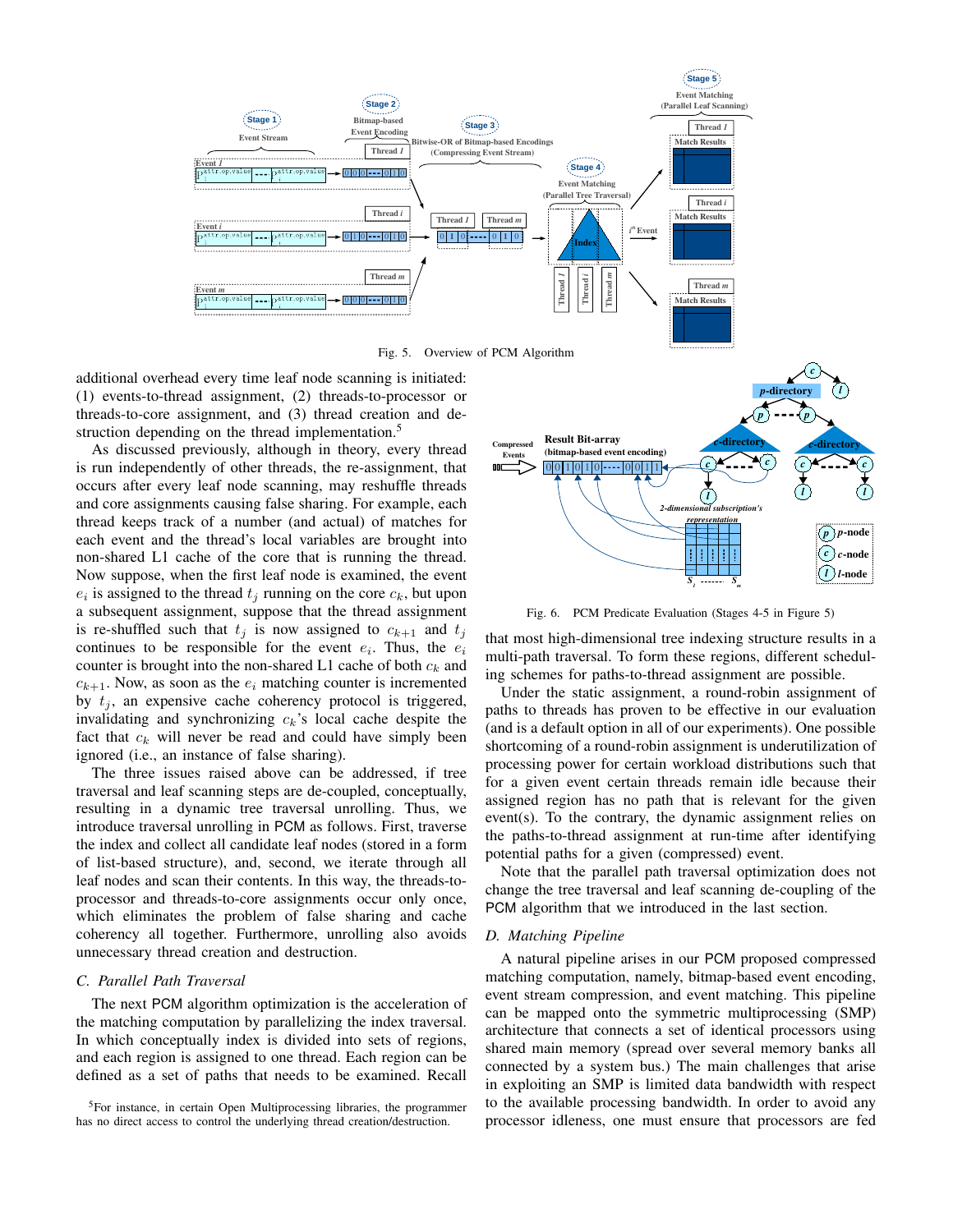directly by their closest memory banks, coupling memory and processor. We achieve memory and processor coupling by relying on non-uniform memory access (NUMA) and by replicating the index in the processor's local memory banks.<sup>6</sup>

# *E. Parallel Implementation*

We use the portable Open Multiprocessing (OpenMP) library for implementing our PCM algorithm and our proposed optimization including compression, traversal unrolling, and parallel path traversal techniques. In addition, OpenMP provides both static and dynamic thread scheduling as a tunable parameter, which we utilized in our evaluation.

# VI. ONLINE EVENT STREAM RE-ORDERING

To realize the true power of the PCM algorithm's compressed matching, the compressed events must be similar. A naive solution would simply rely on the raw event order, which may fluctuate and contain random noise (i.e., non-similar events), that deteriorates the effectiveness of the compression technique. Therefore, it is essential to account for noise in the event stream and proactively bring together similar events that are close to each other but not adjacent. This goal is achieved by our online stream re-ordering technique (OSR).

Unlike the exiting online re-ordering algorithms that rely on variation of locality-sensitive hashing, we argue that although these approaches are suitable for re-ordering of data over high-dimensional space (similar to our event space), yet these approaches are inadequate in our setting. Basically, any online re-ordering algorithm that relies on locality-sensitive hashing can assign a set of events into a set of clusters (i.e., bucket), where the number of clusters is much smaller than the number events). Ideally, each cluster will contain similar events. Such a re-ordering algorithm conceptually resembles approximate sorting.

However, there are four major shortcoming of any algorithm that relies solely on locality-sensitive hashing. First, localitysensitive hashing requires tuning many parameters, a nontrivial and daunting task [5]. Second, there is no efficient technique for reasoning about the similarity among events in each cluster. We refer to this as discovering the degree of *stream heterogeneity*. Third, more importantly, there is no way for controlling the size of these clusters, i.e., the distribution of events across clusters maybe highly skewed. Forth, in locality-sensitive hashing, each hashed data item over the high-dimensional space is assumed to be fully defined over the entire space. However, in our domain, most events, specify values for only small sets of dimensions and provide no values for the remaining dimensions. We refer to this irregularity as *incomplete event data*.

To address these shortcomings, we propose a new online reordering technique OSR that solves all the above-mentioned shortcomings. Notably, our online re-ordering exploits BE-Tree to re-order the event stream. As discussed before, BE-Tree



Fig. 7. Overview of Stream Online Re-ordering and Matching

is designed for indexing Boolean expressions over a highdimensional space, coping with the curse of dimensionality is also one of the strength of locality-sensitive hashing.

In short, the PCM algorithm operates as follow. In order to re-order the event stream, events are buffered into batches (of size  $b$ ), then the batched events are inserted into BE-Tree. The resulting tree is a set of clusters that hold similar events together. All events in each event cluster are then compressed and matched in turn.

Since BE-Tree takes as inputs the minimum and maximum cluster size, then by design, it offers control over the size of each cluster. In particular, it is desirable that the minimum size of each event cluster should be larger than the number of available threads in order to achieve the maximum benefit and avoid thread idleness. $7$  In addition, BE-Tree also supports incomplete event data by design [21]. More importantly, the heterogeneity of each cluster can efficiently be derived based on the depth of any cluster in the tree. For example, all events assigned to the root cluster do not have predicates on any common attributes, or all events in a cluster at depth two of the tree, have predicates defined on at least two common attributes, where the range values defined by these predicates are also overlapping.

Exploiting the most important feature of the OSR algorithm is the ability to reason about stream heterogeneity and dynamically adapt to similarity among events in the stream. Therefore, we proposed an adaptive parallel compressed matching algorithm (A-PCM) that utilizes both the parallel compressed matching algorithm and the standard parallel matching algorithm.<sup>8</sup>

Our A-PCM algorithm works as follows. As the stream is batched and re-ordered on-the-fly using the OSR technique, for each batch of events, all event clusters below a certain similarity threshold are processed as uncompressed using the standard parallel matching algorithm while event clusters above a certain similarity threshold are processed using the compressed matching technique. All events in each cluster

<sup>6</sup>Using NUMA memory-processor coupling, we have achieved linear scaling of the PCM algorithm when scaling to eight processors of an 8-core Intel Xeon X6550 (results are omitted due to the lack of space).

<sup>7</sup>The effect of the event cluster size is studied in Section VII-B.

<sup>&</sup>lt;sup>8</sup>For the standard parallel algorithm, we process  $n$  events in parallel using  $n$  threads, where each event is assigned one thread and all threads operate independently in complete isolation [7].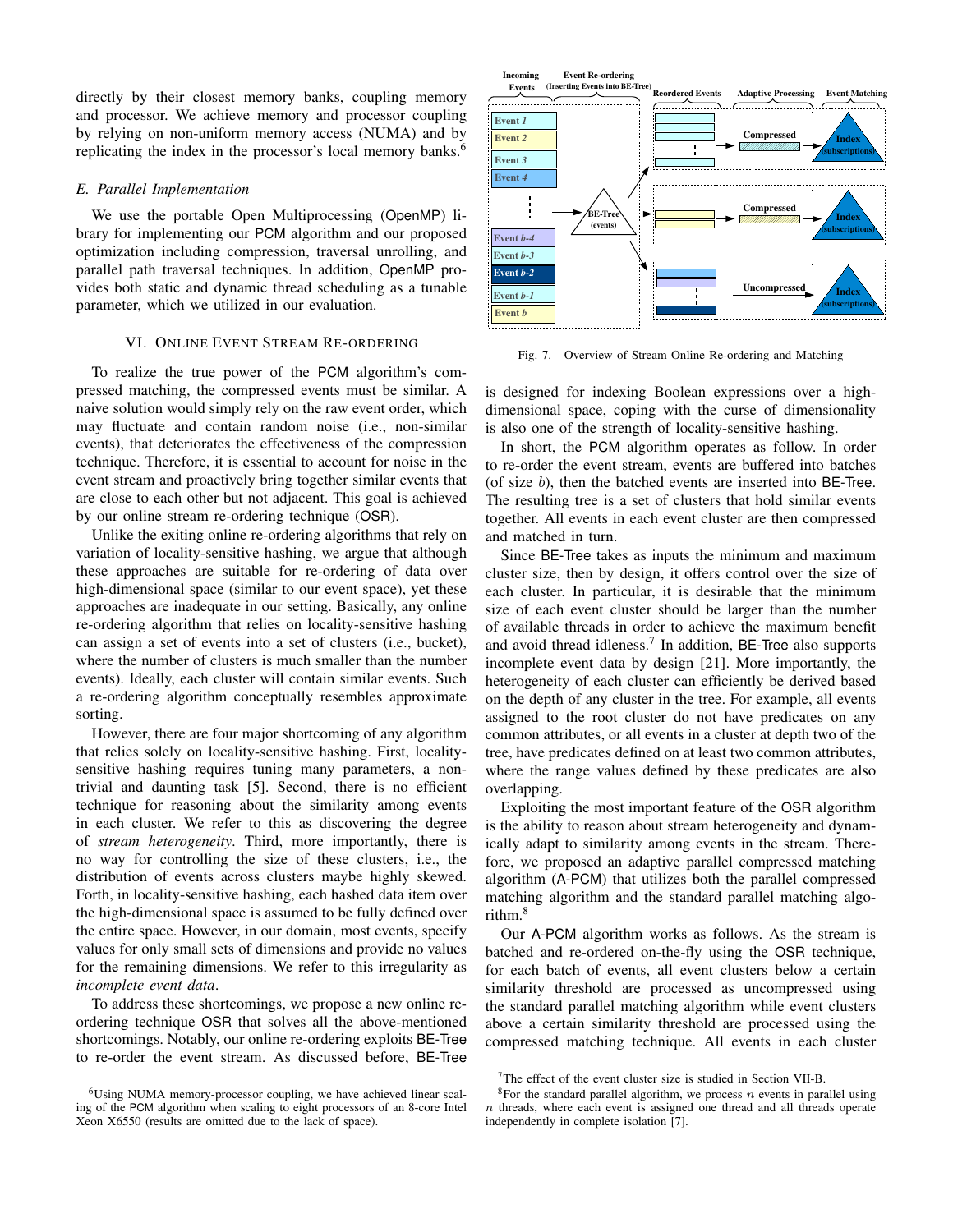TABLE I SYNTHETIC AND REAL WORKLOAD PROPERTIES

|                        | Workload Size | Number of Dimensions | Match Prob | <b>Stream Similarity</b> | Number of Distinct Predicates | Match Prob (DBLP Data) |
|------------------------|---------------|----------------------|------------|--------------------------|-------------------------------|------------------------|
| Size                   | $1M-5M$       | 5M                   | 5M         | 5Μ                       | 5M                            | 5M                     |
| Number of Dim          | 128           | 32-768               | 128        | 128                      | 128                           | 677                    |
| Cardinality            | 48            | 48                   | 48         | 48                       | 48-3072                       | 26                     |
| Number of Sub Pred     |               |                      |            |                          |                               |                        |
| Number of Event Pred   | 15            | 15                   | 15         | 15                       | 15                            | 16                     |
| Pred Avg. Range Size % | 12            | 12                   | 12         | 12                       | 12                            | 12                     |
| % Equality Pred        | 0.4           | 0.4                  | 0.4        | 0.4                      | 0.4                           | 0.4                    |
| Match Prob %           |               |                      | $0.01 - 9$ | $(\approx 0)$ or 1       | $(\approx 0)$ or 1            | $0.01 - 9$             |
| Stream Similarity %    | 70            | 70                   | 70         | $10 - 100$               | 70                            | 70                     |

that satisfy the threshold condition are compressed together. Consequently, the number of compressed clusters of events are proportional to the number of clusters that are above the similarity threshold. The A-PCM algorithm is depicted in Figure 7.

#### VII. EVALUATIONS

We present a comprehensive evaluation of our PCM, A-PCM, and OSR algorithms using both synthetic and real datasets. The experiments were conducted on a machine with two Quadcore Intel Xeon X5450 processors running at 3.00 GHz with two 6MB of shared L2 cache and 16GB of memory. All algorithms are implemented in C (compiled with version gcc 4.1.2 and O3 optimization level) using OpenMP 2.2 and are extensions of the BE-Tree 1.3 open source project.<sup>9</sup>

# *A. Experiment Overview*

First, we demonstrate the effectiveness of the PCM optimizations and the importance of the A-PCM algorithm when applied to BE-Tree. Second, we compare our adaptive A-PCM algorithm with BE-Tree, which is known to be one of the fastest matching algorithm [21], under controlled experimental conditions, before showing results on real-world data. All workload are generated using the open source Boolean expression generator,  $BEGen<sup>10</sup>$ . In particular, in our evaluation, we varied *workload distribution*, *workload size*, *space dimensionality*, *event matching probability*, *number of distinct predicates*, and, most importantly, *event stream similarity*.

The value of each parameter in our synthetic and realworld workloads are summarized in Table I, where Columns 1-5 are synthetic data and Column 7 is a real data. Each column corresponds to a different workload setting while each row corresponds to the actual value of various workload parameters. All workloads are generated by BEGen.

In our evaluation, we generate workloads having a controlled degree of *event matching probability*, which ensures that each event in the event workload matches a certain percentage of all subscriptions. For example, the matching probability of  $m\%$  means that each event matches at least  $m\%$  of all subscriptions. Similarity, BEGen enables controlling the *event stream similarity*. For instance, an event workload with stream similarity of  $s\%$  means that each event has been replicated  $k$  times using a Gaussian distribution, in which  $(1 - s)\%$  of predicates in the replicated events have been replaced using new random predicates, e.g., if  $s = 100\%$ , then the k replicated events are all identical, and if  $s = 0\%$ , then all the  $k$  replicated events are completely different. As a

<sup>10</sup>http://msrg.org/datasets/BEGen

result, if the initial event workload has a matching probability of  $m\%$ , then by applying the stream similarity technique, the final event workload may exhibit on average a lower event matching probability.

In our micro experiments, we individually study the effectiveness of each optimization in the PCM algorithm, namely, the unoptimized parallel compressed matching algorithm (C), the parallel compressed algorithm with traversal unrolling (C-U), the parallel compressed algorithm with traversal unrolling and parallel path processing (C-U-PP), the parallel compressed algorithm with traversal unrolling, parallel path processing combined with the OSR technique (C-U-PP-RE), and, finally, our "flagship" algorithm, the adaptive parallel compressed algorithm with traversal unrolling, parallel path processing and OSR technique (A-PCM). Also, in all our experiments, the matching time for C-U-PP-RE and A-PCM also includes the time taken for online stream re-ordering.

In our macro experiments, we consider (1) BE-Tree [21], (2) BE-Tree with a bitmap-based encoding (Bitmap) [20], (3) base parallel BE-Tree, which simply process  $n$  events over  $n$  threads in parallel (Parallel) [7], (4) the A-PCM algorithm when applied to BE-Tree, where the stream batch size for re-ordering is set to 1024, the event cluster size for stream re-ordering is set to 8, and the stream similarity threshold is set to 2 (A-PCM).

Finally, in all our experiments, the internal parameters of BE-Tree, in particular, the minimum and maximum cluster size, have been assigned based on guidelines provided in [21], e.g., the maximum cluster size is set to 5 and 20 for workloads with matching probability  $m < 1\%$  and  $1\% \leq m \leq 9\%$ , respectively, while the minimum cluster size is fixed at 3.

## *B. Micro Experiments*

We establish the importance of the PCM optimizations by varying the degree of both stream similarity and matching probability. We have experimented with both uniform and Zipf distributions and real-world data workload distributions, in which a similar overall trend has been observed in all variations. As a result, in the interest of space, we have included results for uniform distribution unless stated otherwise. The micro experiments for various optimizations are shown in Figure 8 and effects of internal parameters for the adaptive parallel compressed algorithm are presented in Figure 9.

Effects of Traversal Unrolling. One of the main challenges in parallelizing an algorithm is the need to reduce *locking* and avoid *false sharing*, which together could offset any potential gain resulting from parallelism [16]. The parallel compressed algorithm C has already eliminated the need for locking by assigning each event to exactly one concurrent thread. However, without fine control over event-to-thread or

<sup>9</sup> http://msrg.org/project/BE-Tree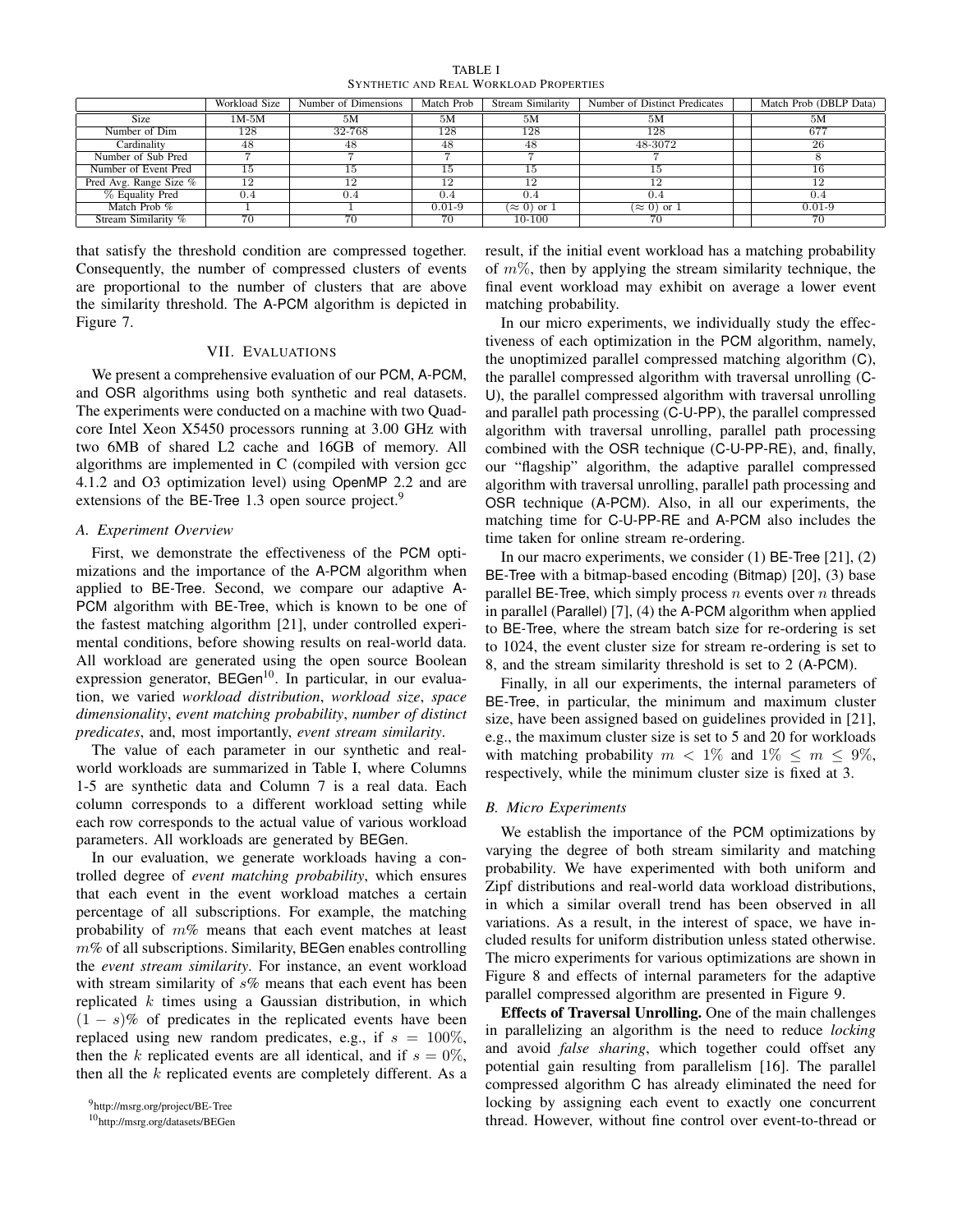

thread-to-core assignments, the rise of false sharing and cache coherency are inevitable due to the recursive nature of BE-Tree processing. The traversal unrolling C-U solves precisely this problem. As shown in Figure  $8(a)$ , the throughput has increased by 29X when applying traversal unrolling. Notably, the C algorithm throughput is actually lower than sequential BE-Tree, as shown in Figure 8(a), this finding confirms the claim in [16] that unless false sharing is resolved no performance gain is obtained even with a theoretically highly parallel algorithm [16].

Effects of Parallel Path Processing. Our second optimization is aimed to systemically eliminate the second obstacle, as formulated by *Amdahl's Law*, in harnessing the true benefits of any parallel algorithm. This law states the performance gain of any parallel algorithm is limited by and inversely proportional to the time needed for the sequential fraction of the algorithm. The biggest sequential component of the C-U algorithm is traversal unrolling, which is solved by the proposed parallel path processing algorithm C-U-PP. As demonstrated in Figure 8(a), after parallelizing the traversal unrolling, the throughput is increased by nearly 51X over our base compressed algorithm C.

Effects of Stream Re-orderings. The last two experiments showcase the effectiveness of the parallel compressed algorithm, but they do now show the practicality and wideapplicability of our approach. The compressed algorithm C-U-PP can successfully utilize similarity in an event stream assuming that the stream is sorted in a sense that similar events are near each other (Figure 8(a)). But in practical setting, although there may be overlap among events, however, the events may be in any random order (in fact, all generated workloads except those in Figure 8(a), follow a random order). Therefore, it is essential to efficiently re-order the event stream on-the-fly as achieved by our online stream re-ordering technique (OSR) included in C-U-PP-RE. In Figure 8(b), we vary stream similarity for an unsorted event stream. For C-U-PP-RE, events are buffered in batches of size one thousand

| Datasets | Stream<br>Re-ordering | <b>Bitmap Encoding</b><br>& Compression | Tree<br>Traversal | Leaf<br>Scanning |
|----------|-----------------------|-----------------------------------------|-------------------|------------------|
| Unif     | $2.57\%$              | 0.91%                                   | 32.08%            | 63.62%           |
| Zipf     | 0.36%                 | 0.18%                                   | 28.61%            | 70.64%           |
| Author   | 2.18%                 | 0.76%                                   | 29.53%            | 66.97%           |
| Title    | $1.04\%$              | 0.22%                                   | 23.20%            | 75.41%           |

TABLE II A-PCM MATCHING TIME BREAKDOWN (%)

(a tunable parameter), and re-ordered before passing into the parallel compressed algorithm. The re-ordering is most effective, as expected, when the stream similarity is high, in which the throughput is increased substantially by a factor of up to 38X. Naturally, as stream similarity is reduced, the benefit is also reduced. Thus, when similarity is only 10%, C-U-PP-RE remain dominant and outperforms C-U-PP by 8X.

Effects of Stream Adaptive Processing. To further exploit the efficient online stream re-ordering included in C-U-PP-RE, the proposed adaptive algorithm A-PCM also recognizes when the parallel compressed algorithm C-U-PP-RE is most effective and when the parallel BE-Tree algorithm, Parallel, is most suitable. This process interweaves with our stream re-ordering algorithm, which clusters events based on their similarities. Thus, all clusters below a certain tunable similarity threshold (2 in our case) is processed using Parallel and others are processed by C-U-PP. This adaptive processing of the event stream amounts to the substantial gain of up to 8X, as shown in Figure 8(c). As expected, the A-PCM algorithm is most effective when the variance in the event stream is high, which is observed when stream similarity reaches 0%. However, when the event stream is at 100% similarity (arguably an unlikely practical scenario), then, as expected, the C-U-PP-RE algorithm has slightly higher throughput than the A-PCM algorithm.

Effects of Adaptive Processing Parameters. The three A-PCM parameters that were assumed in the previous experiments are: The event stream batch size (in stream reordering), event cluster size (in stream re-ordering), and the similarity threshold. We observe that as the stream batch size increases, our re-ordering algorithm is able to find a better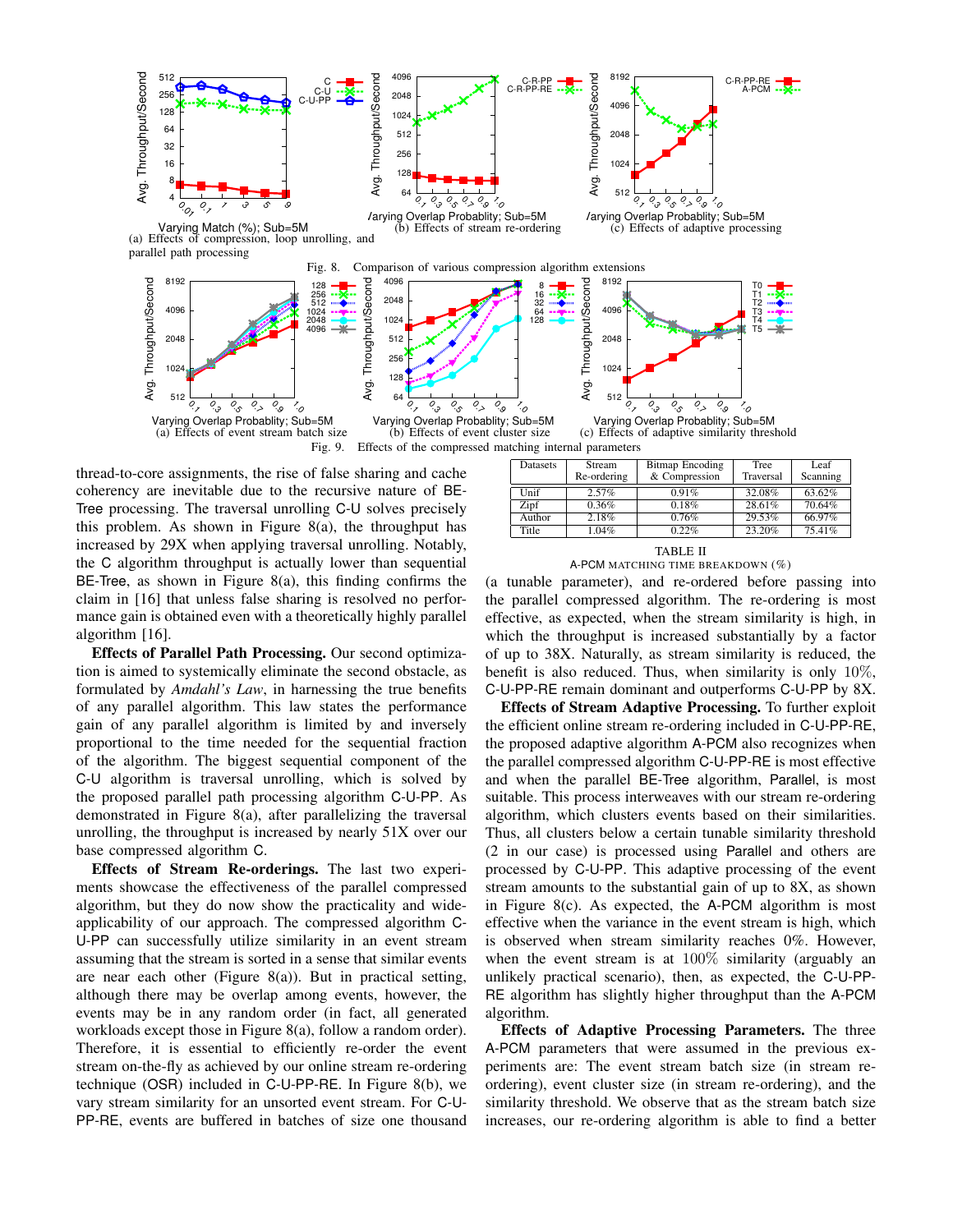

clustering, thus, resulting in an improved throughput, as shown in Figure 9(a). In all of our experiments, we fixed our batch size to 1024.

Unlike the effect of the batch size that was rather subtle, we observed that the event cluster size for stream reordering is critical in tuning the A-PCM algorithm. As shown in Figure 9(b), as we vary the stream similarity, different values of the event cluster size substantially affect the overall throughput. For example, for the lowest stream similarity, as the event cluster size is decreased from 128 to 8, the throughput is increased by a factor of 9X. This increase in throughput is justified because forcing a large event cluster size over a stream with low similarity threshold results in clusters with many unrelated events; thus, increasing the number of search paths and increasing the false candidate rate. To the contrary, we observed in all our experiments that when the cluster event size is set to the number of available threads (8 in our setting), regardless of the stream similarity threshold, the A-PCM algorithm always achieves the highest throughput. Therefore, simplifying the parameter tuning of the re-ordering technique and demonstrating that our re-ordering technique is robust with respect to the degree of the stream similarity.

The re-ordering technique is robust because when using BE-Tree for clustering events, BE-Tree automatically adapts the cluster size given the workload, and the value of the event cluster size is simply taken as an initial value. This parameter is tuned adaptively based on the size of the discovered clusters. This fact is also evident in Figure 9(b), which shows that the throughput of lower and higher cluster values converges.

The results for varying the similarity threshold parameter are shown in Figure 9(c), which is the reminiscence of the pattern observed in Figure 8(c). The higher the similarity threshold (and the A-PCM algorithm itself) is, the better suited it is for streams with a lower overlap among events. By using higher a similarity threshold, we ensure that only events with predicates on many common attributes are compressed together. Overall, we observe that setting similarity threshold at around 2 is most robust to workloads with different degrees of stream similarity. Thus, in all of our experiments, we choose similarity threshold of 2.

Matching Time Breakdown. We conclude our micro experiments by analyzing the A-PCM matching time for our default datasets with a 1% matching probability and a 70% stream similarity, as shown in Table II. The overall time is broken down into three main components:<sup>11</sup> Stream re-ordering, parallel bitmap encoding and compression (Stages 2-3 in Figure 5), parallel tree traversal (Stage 4 in Figure 5), and parallel leaf scanning (Stage 5 in Figure 5). The key finding is that the time for stream re-ordering, parallel bitmap encoding, and compression is negligible, and on average the leaf scanning takes twice as long as the tree traversal. It is noteworth that the ratio between tree traversal and leaf scanning may vary depending on the workload matching probability.

## *C. Macro Experiments*

After incrementally showing the effect of each of the proposed optimizations over the (adaptive) parallel compressed algorithm, we conclude that the A-PCM algorithm is most effective. Next, we compare A-PCM with the best known sequential matching algorithm, BE-Tree [21], and its straight forward parallel counterpart, Parallel; these simple matching algorithms parallelization were also suggested in [7].

Effects of Workload Size. As we increase the number of subscriptions from 0.5M to 5M, the gap between the A-PCM algorithm and BE-Tree substantially increases, 153X and 217X increase in throughput when having only eight parallel threads. The bitmap-based encoding of BE-Tree also results in an improvement over BE-Tree (e.g., up to 12X). Most striking is the improvement of our A-PCM over Parallel, an increase of up to 10X. The gap further widens when scaling the workload size. Finally, we observe that the A-PCM algorithm can sustain a rate of up to 17,947 events/second when there are as many as half a million subscriptions, as shown in Figure 10(a).

Effects of Workload Dimensionality. Another key workload characteristic is dimensionality (Figure 10(b)). In fact,

<sup>&</sup>lt;sup>11</sup>We have discarded the execution time for statistics collection and other minor components. Therefore, the sum of these three components are slightly less than 100%.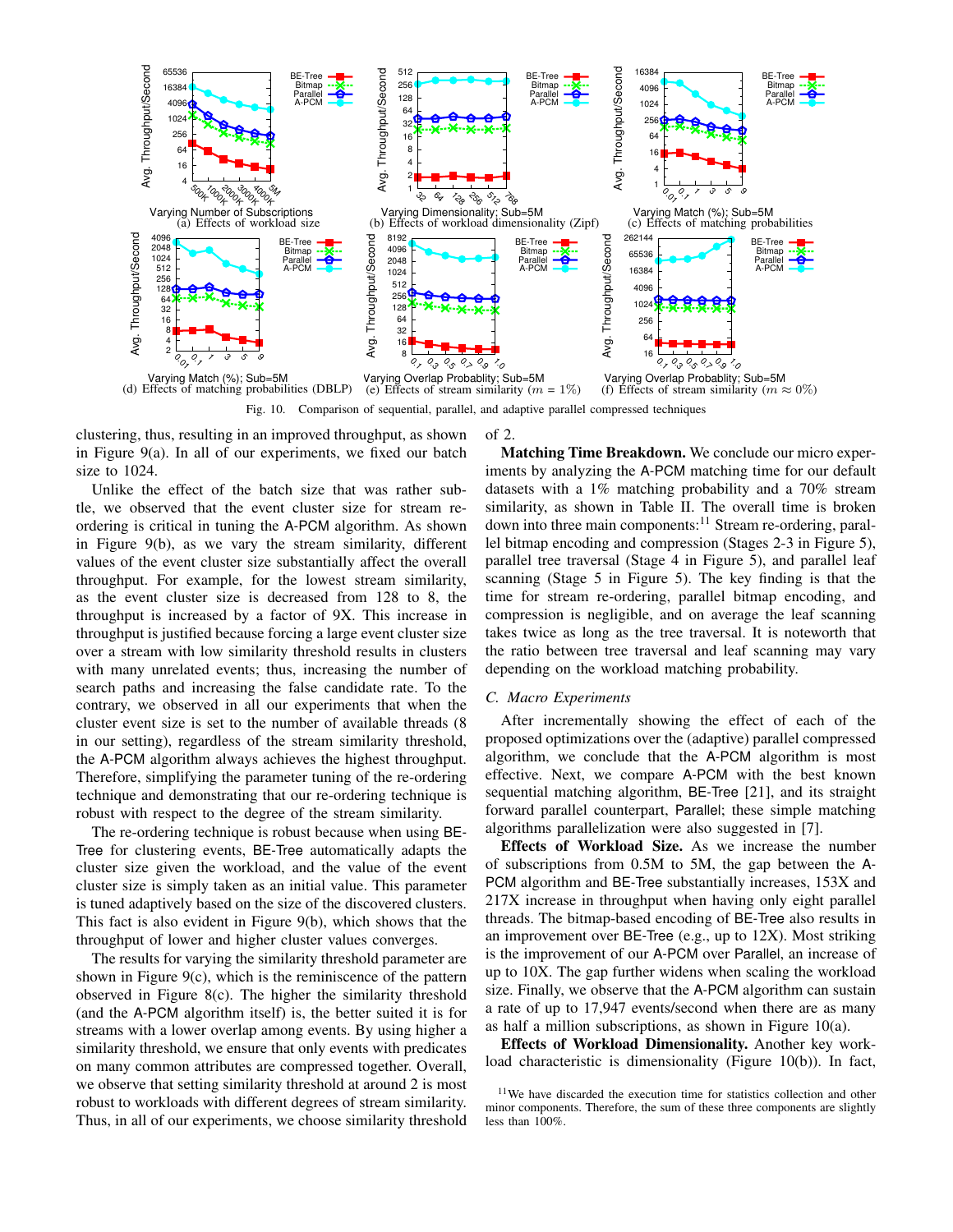

Fig. 12. Latency comparison of sequential (Bitmap) and adaptive parallel compressed techniques (A-PCM) with different batch sizes from 128 to 1024 events (for brevity, we omit the name A-PCM in the legend, and we distinguish among different A-PCM run based on the batch sizes)

the curse of dimensionality is the most challenging aspect of our problem. Similar to BE-Tree, the A-PCM algorithm copes with a space dimensionality in the hundreds, which is partly due to the effective online stream re-ordering that is robust with respect to both stream incompleteness and highdimensionality. The A-PCM algorithm continues to outperform both BE-Tree and Parallelalgorithms by up to 162X and 7.7X, respectively.

Effects of Matching Probability. Another key distinguishing workload property is the matching probability, which assess the applicability of matching algorithms for a wide-range of applications faring anywhere from only a few matches to hundreds of thousands of matches per event. In all experiments for both synthetic and real workloads, The A-PCM algorithm remain dominant regardless of matching probability and outperformes the Parallel algorithm by up to 27X and 3.9X, when the matching probability is 0.01% and 9%, respectively, as shown in Figures  $10(c)-10(d)$ . Furthermore, the A-PCM algorithm substantially improves over sequential BE-Tree by a factor of 503X.

Effects of Stream Similarity. This is one of our most important experiment, which establishes that the A-PCM algorithm can take full advantage of stream similarity even when the stream is unsorted. Thus, the A-PCM algorithm re-orders and identifies similar events, compresses similar events, and process the compressed stream in parallel. In Figure 10(e), as we vary stream similarity (starting with the initial matching probability of 1%), our A-PCM algorithm outperformes BE-Tree and the Parallel algorithm by 330X and 19X, respectively.

From an experimentation point of view, as discussed previously, a side-effect of varying stream similarity is the loss of control over the event matching probability, which explains why for a lower stream similarity, the throughput of all algorithms are higher. In order to keep the matching probability constant, we repeat the same experiments but without controlling the matching probability, cf. Figure 10(f). As expected, we observe that varying the stream similarity

has no effect on the BE-Tree, Bitmap, and Parallel algorithms, but A-PCM is substantially improved by up to 5.9X for an increasing degree of stream similarity. As a result, A-PCM can sustain an event rate of up to 233,863 events/second while the Parallel algorithm is saturated with only 1,429 events/second, over two orders of magnitude slower.

Effects of Number of Distinct Predicates. In all the above experiments, we kept the average number of distinct predicates below a million. Next, we present the result of increasing the number of distinct predicates to tens of millions, such that even a single bitmap-based encoding will not fit in the processor caches entirely. In Figure 11, we capture the effects of scaling the number of distinct predicates from tens of thousands to tens of millions. As expected, our A-PCM algorithm is most effective when the bitmap-based event encoding of all compressed events fits into the processor cache, to be more precise, as long as the frequently accessed parts of bitmapbased encoding are cache-residents.

Effects of Event Batching on Latency. Our second most important experiments is focused on average matching latency. Hitherto, we demonstrated that A-PCM could substantially improve the matching throughput when batching events, but we have ignored the effects of batching events on the latency.

We now consider a scenario in which we decrease the average delay latency between events (i.e., increasing the event rate) from 100ms to 0ms, as shown in Figure 12. For this experiment, we focus our study only to the fastest sequential (Bitmap) and parallel (A-PCM) algorithms observed in our evaluation. Furthermore, we construct the best possible scenario for the latency computation of our Bitmap technique, in which the experiment is repeated for every batch of 128 events implying that after every 128 events, we reset all counters and starts afresh.<sup>12</sup> This method is specially advantageous (substantially underestimating the true latency) for a

<sup>12</sup>Following the same methodology, we reset counters for A-PCM after processing a batch of X events, where X is chosen from 128, 256, 512, or 1024 events.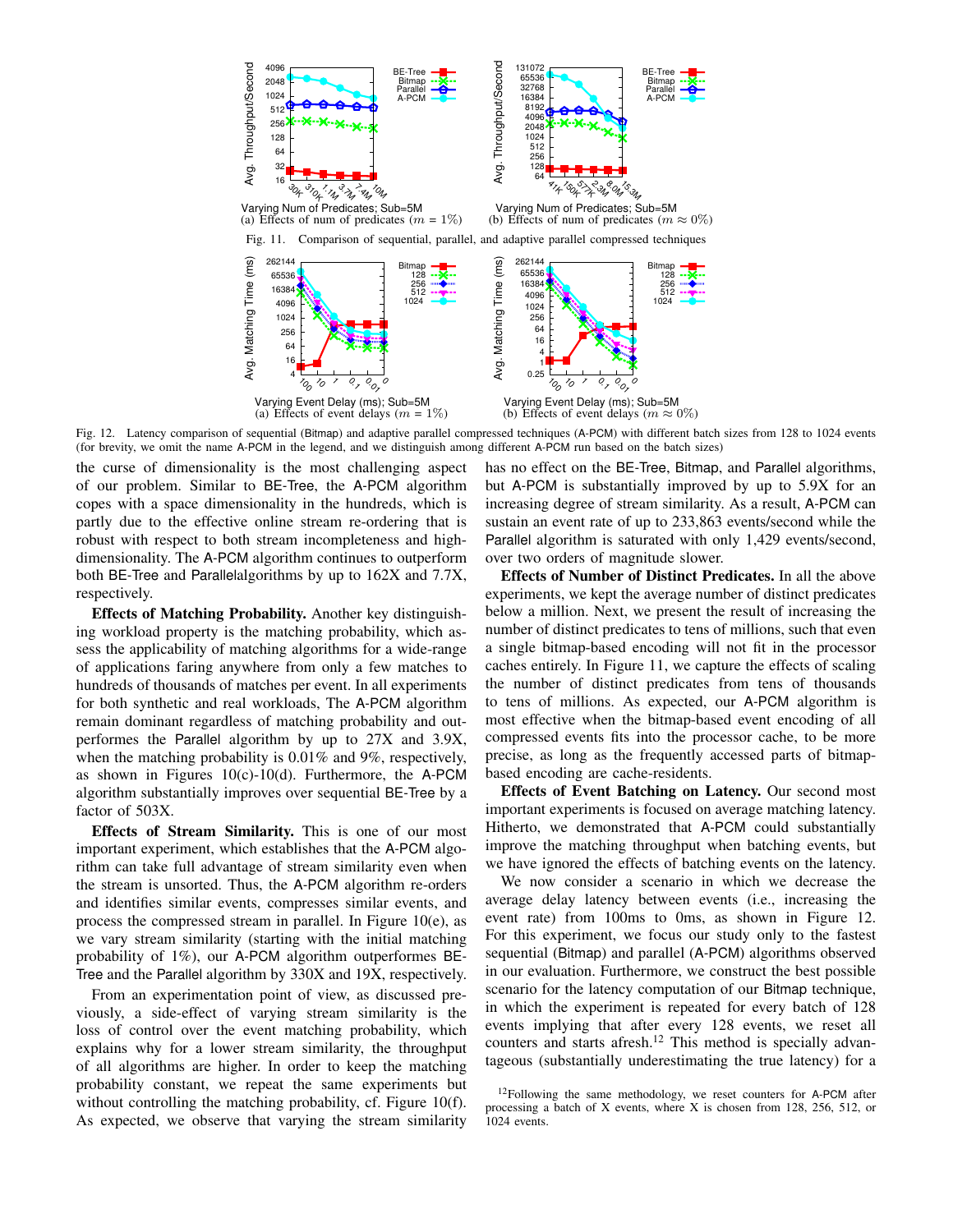

Fig. 13. Low-level CPU performance counter analysis

high-throughput event stream when using Bitmap because we ignore the fact that over time, the backlog of unprocessed events (pending queued events) continues to grow, which in practice will further increases the average matching latency. But even in such a biased experiment setting towards our Bitmap technique, we establish the superiority of the A-PCM algorithm.

We draw two key observations. First, as long as the average matching latency is smaller than event delays, then clearly any sequential algorithm will outperform, with respect to the average latency, any parallel algorithm that relies on batching because in the time that requires to batch a set of events, the entire matching computation could have been completed. This breakaway point in our experiments is when the average delay between events are smaller than 1-10ms (i.e., when the event stream rate is below 1000 events per second). Second, most importantly, when the average delay between event is about a factor of 10-100 smaller than matching time, then we observe that A-PCM not only substantially improve the throughput, but in fact, it reduces the overall matching latency compared to our fastest sequential sequential algorithm. As shown in Figure 12, when the stream rate is higher than 10,000 events/second, then A-PCM exhibits a lower matching latency compared to Bitmap sequential algorithm. Thereby, making A-PCM a robust matching algorithm with respect to both throughput and latency dimensions for high-throughput event stream.

In this work, we focused on uniform average delays between events and rely on a count-based batched size. However, if the event delay follows a skewed distribution, then a simple countbased semantics may not suffice, but our proposed adaptive matching scheme can easily be enriched by detecting event delay anomalies that are longer than the expected delay, and the batching can either follow a count-based or a timebased (or even a priority-based) semantics based on the observed/expected event delay.

Effects of CPU Performance Counter. To substantiate our analytical claims that our proposed A-PCM is both cachefriendly (reducing cache-misses) and algorithmically efficient (reducing the number of instructions), we extract performance

counter by capturing CPU low-level hardware events using the Linux profiler tool called perf. $13$  In Figure 13, for the same experiment, in which we vary the stream similarity, we present the average matching throughput (in Figure 13(a)), the raw number of instructions for an average run of our experiment (in Figure 13(b)), the raw number of cache-misses for an average run of our experiment (in Figure  $13(c)$ ), and the percentage of cache-misses for an average run of our experiment (in Figure 13(d)). To distinguish the benefits of parallelization and algorithmic efficiency of our A-PCM, we devise two versions of A-PCM: the parallel version (A-PCM) and the sequential version (A-PC $M_{Seq}$ ).

We observe that our compressed matching algorithm indeed algorithmically more efficient, i.e., partly owing to reduction of raw number of executed instructions by a factor of 0.5 in Figure 13(b), because A-PCM $_{Seq}$  throughput outperforms both sequential Bitmap and Parallel algorithms, as shown in Figure 13(a). In addition to algorithmic superiority of A-PCM and A-PCM $_{Seq}$ , our compression matching algorithm exhibits a better cache-locality, which is reflected in the reduced number of caches-misses in Figure 13(c). In both A-PCM and A- $PCM_{Seq}$  (as expected, they exhibit almost an identical number of cache-misses), the number of cache-misses compared to Bitmap and Parallel are reduced by a factor of 2 and 8, respectively.<sup>14</sup> Similarly, the percentage of cache-misses and inferred total number of cache-reference requests in A-PCM and A-PCM<sub>Seq</sub> are smaller, as shown in Figure 13(d). Thus, the benefits of our compressed matching algorithm to reduce the matching computation are two-fold: an effective parallelization algorithm and a cache-friendly design.

## VIII. RELATED WORK

The problem related to indexing Boolean expressions has been studied in the database (e.g., [10]) and the publish/subscribe (e.g., [2], [6], [4], [25], [21], [7], [22], [20])

 $13$ For gathering the performance counter we used a newer machine with one Quad-core Intel Xeon W3565 processor running at 3.20GHz with shared 8MB L3 cache size.

<sup>14</sup>For Parallel algorithm, many cache-misses and the subsequent memoryrequests may be issued by CPU in parallel; thus, the overall delay of cachemisses could be smaller.